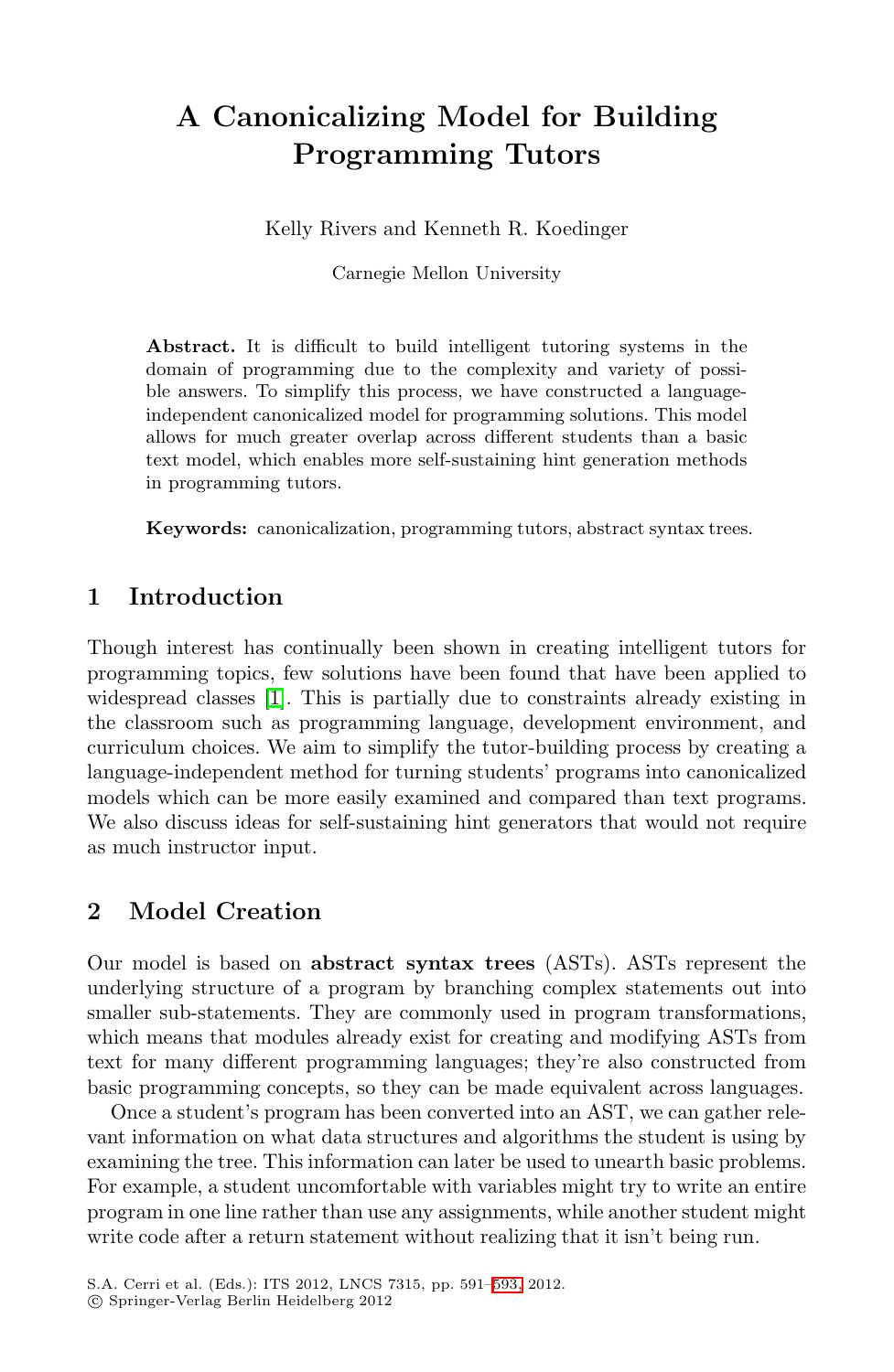

**Fig. 1.** Above, the two programs shown canonicalize to the same model

At that point, canonicalizing functions can be run over the AST to change it into a format more likely to match other students' submissions. These functions are commonly used in compiler optimizations and result in trees which can be shown to be semantically equivalent [\[2\]](#page-2-2), so they will not change the student's output. The functions we use currently include:

- **–** Collapsing constant operations
- **–** Propagating expressions assigned to variables
- **–** Using De Morgan's laws to propagate the *not* op inside boolean statements
- **–** Normalizing the direction of comparisons
- **–** Ordering commutative operators with a strict comparison function
- **–** Removing unreachable and unused code
- **–** Inlining helper functions

We did preliminary testing of this model using solutions to basic programming problems taken from an introductory programming course composed of around five hundred students. A median of 70% of the students could be mapped to common solution groups (where groups were composed of 2 to 300 students). Fig. 1 demonstrates how this includes submissions that look completely different on a textual level. We are currently extending the model to work for more complicated problems, and results have been promising (a median of 25% of the students map to groups in multi-function problems using control structures).

Next, we plan to utilize machine learning algorithms to determine the best methodology for creating a clustering of canonicalized models, using unit test results, tree substructures, tokens, and any other information which proves useful to construct the clustering algorithm. We are also considering using text mining techniques on the tokens of the canonicalized abstract syntax trees. We plan to verify the correctness of the resulting algorithms by checking it against original grades and results from unit tests run on the original submissions.